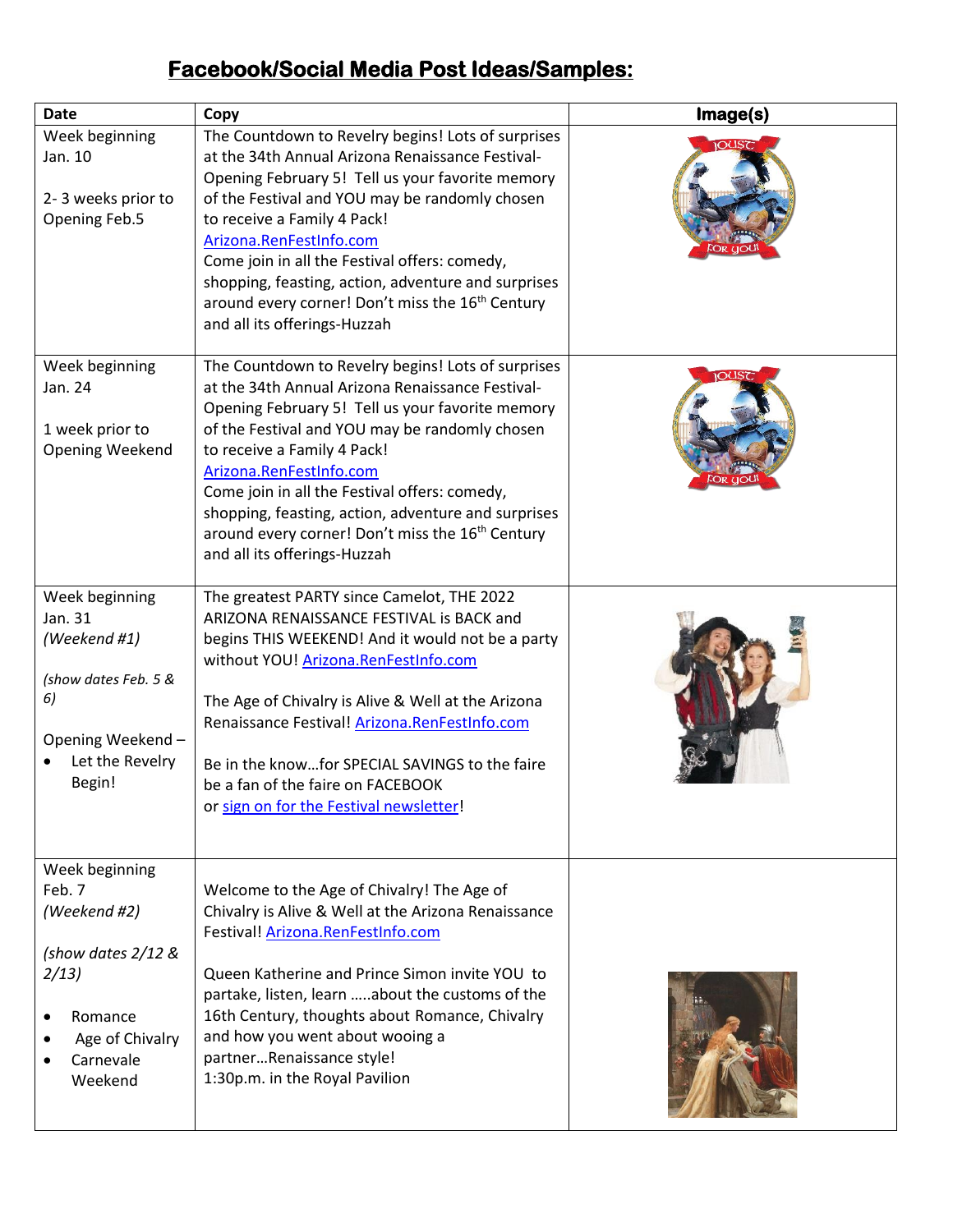| Week beginning<br>Feb. 14<br>(Weekend #3)<br>(show dates 2/19,<br>2/20 & 2/21)<br>Royal<br>Raucous<br>Abounds<br>Monarch<br>Monday | Monarch Monday FEB. 21! It's the Queen's<br>Birthday; bring a card to the Box Office to receive 2<br>for \$30 admission! Arizona.RenFestInfo.com<br>Princess Contest; Bring your Princess (ages 5-12)<br>Sat. Feb.19 to the Royal Pavilion at 1:30p.m.<br>Showcase your Costume, Personality, and Sparkle!<br>Sponsored by:                                          |                                                                 |
|------------------------------------------------------------------------------------------------------------------------------------|----------------------------------------------------------------------------------------------------------------------------------------------------------------------------------------------------------------------------------------------------------------------------------------------------------------------------------------------------------------------|-----------------------------------------------------------------|
| Week beginning                                                                                                                     |                                                                                                                                                                                                                                                                                                                                                                      |                                                                 |
| Feb. 22 (Tues.)<br>(Weekend #4)<br>(show dates 2/26 &<br>2/27                                                                      | Time Travelers - The TARDIS is landing at the<br>Arizona Renaissance Festival this weekend! Are<br>YOU ready to begin YOUR Time Travel<br>Experience??!! Arizona.RenFestInfo.com                                                                                                                                                                                     |                                                                 |
|                                                                                                                                    | <b>Time Traveler Contest!</b>                                                                                                                                                                                                                                                                                                                                        |                                                                 |
| <b>Time Travelers</b>                                                                                                              | Who is your favorite Time Traveler?<br>Enter the Time Traveler Contest on Sunday at<br>1:30pm at the Royal Pavilion!<br>Dress as your best version of a time traveler.<br>Entrants will be judged on costume, spunk and<br>time traveling accessories so bring a<br>communicator, flux capacitor, sonic screwdriver or<br>other time traveling necessities with you! |                                                                 |
| Week beginning                                                                                                                     | Start practicing your "ARRRRGH" for High Seas                                                                                                                                                                                                                                                                                                                        |                                                                 |
| Feb. 28<br>(Weekend #5)<br>(show dates 3/5 &<br>3/6)<br>Pirate Invasion                                                            | Adventures this weekend at the Arizona<br>Renaissance Festival! Don't miss the action &<br>adventure! Bring two new books to the Kids Need<br>to Read tent and receive a child free admission<br>(ages 5-12) - - Value \$20 MARCH 5 & 6 only!<br>Arizona.RenFestInfo.com                                                                                             |                                                                 |
| <b>BrewFest</b>                                                                                                                    | Child Pirate Costume Contest on Saturday!                                                                                                                                                                                                                                                                                                                            |                                                                 |
|                                                                                                                                    | Ahoy Me Hearties! Kids ages 5-12, come to the<br>Royal Pavilion at 1:30 for the Child Pirate Costume<br>Contest. Entrants will be judged on: Costume,<br>Argh, & Swagger!                                                                                                                                                                                            |                                                                 |
|                                                                                                                                    | <b>Adult Pirate Costume Contest on Sunday!</b><br>Ahoy Me Hearties! Ages 13 & up, Come to the<br>Royal Pavilion at 1:30 as your best Pirate. Entrants                                                                                                                                                                                                                |                                                                 |
|                                                                                                                                    | will be judged on: Costume, Argh, & Swagger.                                                                                                                                                                                                                                                                                                                         |                                                                 |
|                                                                                                                                    | Raise Your Tankard - BrewFest Returns to the<br>Faire! Sample a variety of craft brews in the Village<br>Green between Noon and 4pm.                                                                                                                                                                                                                                 | Grab your Goblets,<br>Brewfest returns March $5/\sqrt[8]{5}$ 6! |
|                                                                                                                                    |                                                                                                                                                                                                                                                                                                                                                                      |                                                                 |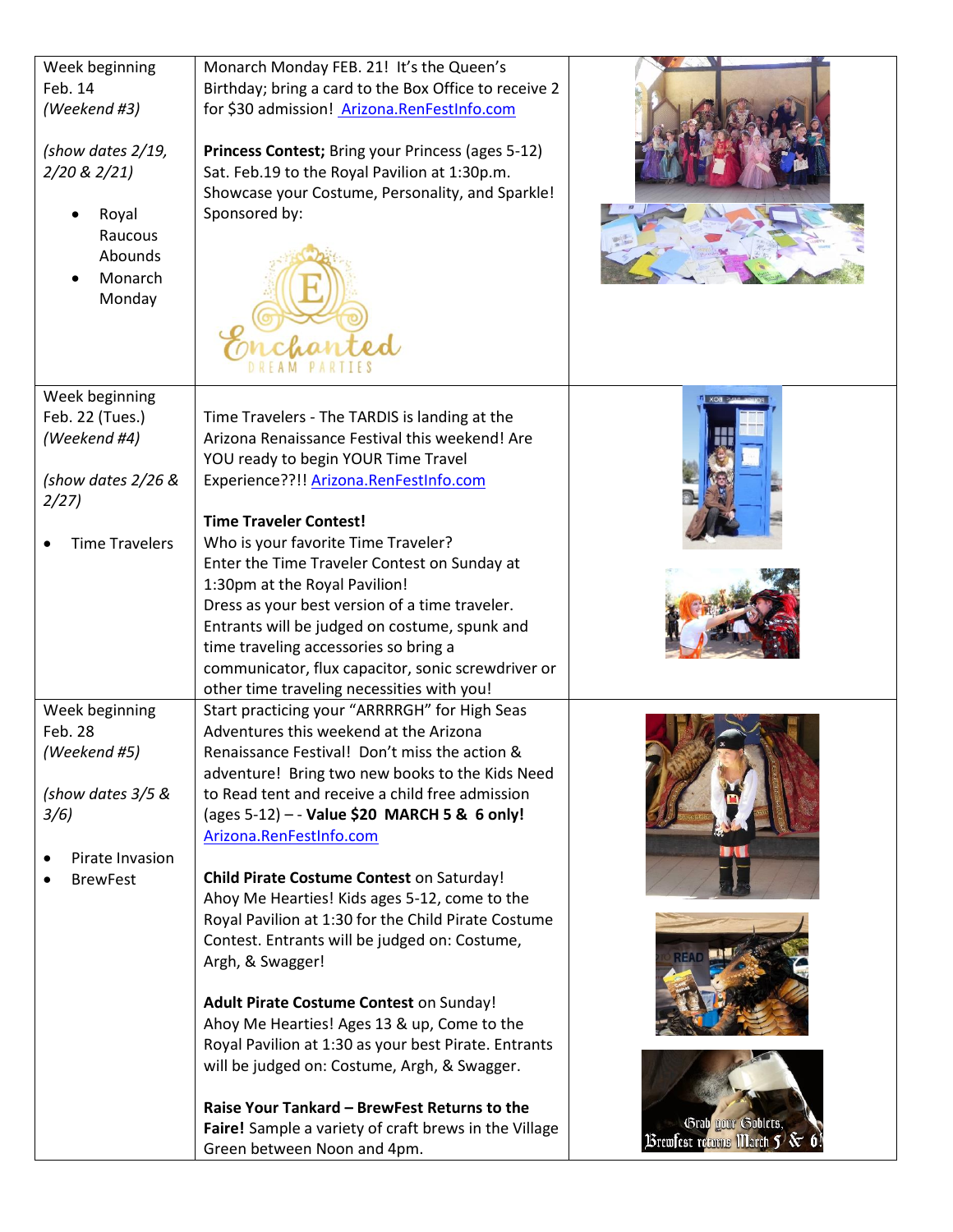| Week beginning<br>Mar. 7<br>(Weekend #6)<br>(show dates 3/12 &<br>3/13)<br>Celtic Weekend<br>Artisan<br>Appreciation                                 | <b>Celtic Weekend at the Arizona Renaissance</b><br>Festival! Come celebrate St. Paddy's Day at the<br>Faire! Show us your Irish spirit contest Sunday,<br>3/13 at 1:30p.m. at the Royal Pavilion. SLAINTE!<br>You could even spot a leprechaun in the shire!<br>Arizona.RenFestInfo.com<br>Artisan Appreciation! Delight in hand crafted<br>fineries and artisan wares, this weekend at the<br>Arizona Renaissance Festival. It's a Shoppers<br>Paradise! Stay tuned to our website for special<br>promotions this weekend ONLY - March 12 & 13!<br>Arizona.RenFestInfo.com                                                                                                                                                                               | spot a<br>leprechaun                                                                        |
|------------------------------------------------------------------------------------------------------------------------------------------------------|------------------------------------------------------------------------------------------------------------------------------------------------------------------------------------------------------------------------------------------------------------------------------------------------------------------------------------------------------------------------------------------------------------------------------------------------------------------------------------------------------------------------------------------------------------------------------------------------------------------------------------------------------------------------------------------------------------------------------------------------------------|---------------------------------------------------------------------------------------------|
| Week beginning<br>Mar. 14<br>(Weekend #7)<br>(show dates 3/19 &<br>3/20<br>Wizards &<br>Wonder                                                       | Wizards & Warlocks, Dragons, Unicorns,<br>Mermaids; Mythical and Magical Creatures<br>Abound!<br>Child Costume Contest SAT. March 19 ages 5-12<br>Adult Costume Contest SUN. March 20 ages 13+<br>(ages 5-12) 1:30p.m Royal Pavilion<br>Show us your Bewitching costume, wizardry skills<br>at 1:30p.m. at the Royal Pavilion.<br>Which type of character are YOU? What special<br>power do you possess? Entrants will be judged on<br>creativity, originality and costuming.                                                                                                                                                                                                                                                                              |                                                                                             |
| Week beginning<br>Mar. 21<br>(Weekend #8)<br>(show dates 3/26 &<br>3/27)<br>All the World's a<br>Stage; Celebrate<br>Theater<br>Deaf Day March<br>26 | Shakespeare, Signing & So Much More!<br>Arizona.RenFestInfo.com<br>Flagstaff Shakespeare Festival is traveling down<br>southward to join the Arizona Renaissance Festival<br>for a weekend of revelry and Shakespeare! Each<br>day Flag Shakes will perform three shows at the<br>Arizona Renaissance Festival at 11:30 am, 1:30 pm,<br>and 2:30 pm. The 30 min show will feature<br>Shakespeare scenes, monologues, and songs<br>performed by professional Arizona actors!<br><b>Deaf Awareness Day March 26!</b><br>Come Eat, Drynk, Sign & Be Merry!<br>Sign Language Interpreters will be available at<br>select stage shows. Visit the Deaf Awareness Day<br>tent outside the front gate for a schedule featuring<br>the available interpreted shows. | ${\bf F}_{\rm LAGSTAFF}$<br>HAKESPEARE<br><b>FESTIVAL</b><br>I Speak<br><i>Deaf Day Out</i> |